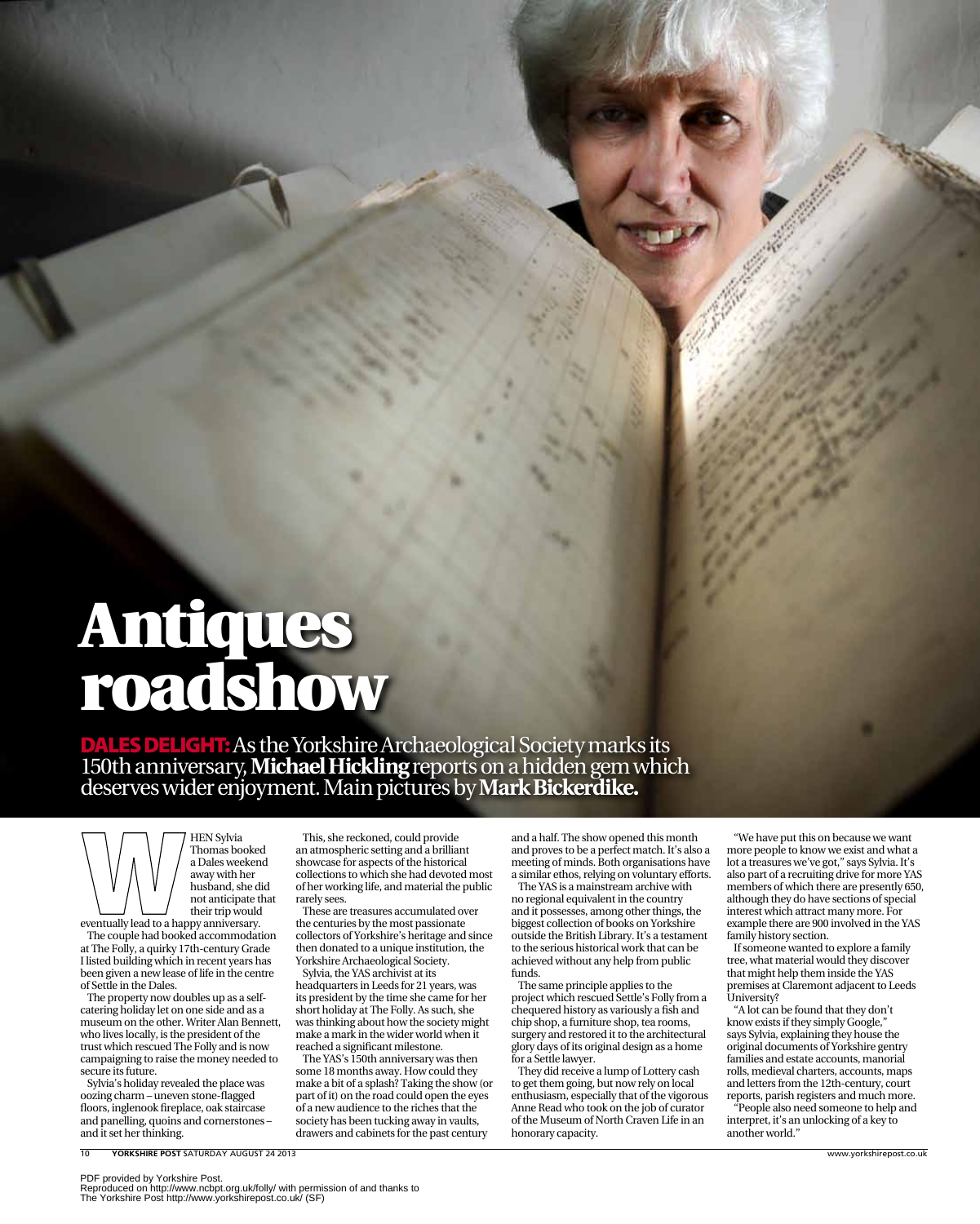

Stephen Nevinson the

YORKSHIRE TREASURES: Sylvia Thomas, from the Yorkshire Archaeological Society which is celebrating its 150th **anniversary this year, looks at the Fountains Abbey Stock Book in the exhibition at The Museum of North Craven Life in Settle, main picture; some of the exhibits, above and below left; and Sylvia Thomas at the Folly, below right.**



You will also have access to original watercolours of the artist George Walker which are among the most appealing of the goodies the YAS holds. Walker, just as the Industrial Revolution was on the cusp of reshaping city landscapes, was commissioned by a Leeds bookseller to go out and observe precisely what ordinary Yorkshire people were wearing, especially when they were at work, and paint it.

These images were published as a collection of engravings in 1814 as *The Costume of Yorkshire* and it has continued to delight students and general readers alike ever since. Backlit on a computer screen at The Folly, Walker's wonderful paintings – not just of forgotten fashions but of trades and domestic ways of life which have long since disappeared – look even better.

Sylvia says the Settle show couldn't have happened without the skill and enthusiasm of Anne Read. Anne adds, "It's wonderful to bring treasures like this to a remote part of the county."

The exhibition has been put together by Kirsty McHugh from the YAS who took the view that what interests the general public about history are people's stories.

She has organised the show around three significant families from the Craven area to draw out the broader picture of lives and times

One of the families is the Bollands who made their money out of wool and with the proceeds bought land in Settle and Kettlewell. The exhibition star so far as the Bollands are concerned is Margaret Bolland, born in 1805. She was a keen letter writer and diarist who reveals a great deal

**It's wonderful to bring treasures like this to a remote part of the county.**

about Dales home life in its pages and in her commonplace book

On January 27, 1826, when she was 21, Margaret confided to her diary that her fiancée Hugh Pudsey Dawson, had given her a pleasant surprise. "HP called at my room door to see me in my curl papers and to give me another kiss," she wrote.

It's a charming moment made all the more poignant by the fact that Margaret noted it down in code, as she did all the diary entries which had a special meaning for her. There was no happy ending however. Hugh Pudsey Dawson died on a distant shore before the pair could be married and Margaret never found another man to replace him.

Descendents of the Bollands lived at a rather grand property in Settle called Town Head until it was bought by a larger-thanlife character, who was also a prodigious collector, called Tot Lord. The Bolland papers eventually came to another local collector, Harry Bradfer-Lawrence, about whom more later.

Tot Lord, greengrocer, caver, local politician and founder of the Pig Yard Club had many other strings to his bow and was one of the most colourful and dynamic characters to come out of this part of the world. He died in 1965 but is so well remembered that a Tot Lord Trail around Settle, set up in more recent times, now flourishes in his honour.

Tot lied about his age to join up and fight in the trenches of the First World War at the age of 16. Later, as an explorer of the extensive caving system beneath his home town, he was a founder member of the world's first cave rescue organisation.

His underground explorations were conducted with a sharp eye for what geology and human history had deposited here and eventually his idiosyncratic collection at his home-made Pig Yard Club Museum reflected that.

It included the bones of the elephant, rhinoceros and hippopotamus which had once roamed in these parts. There were also the bones